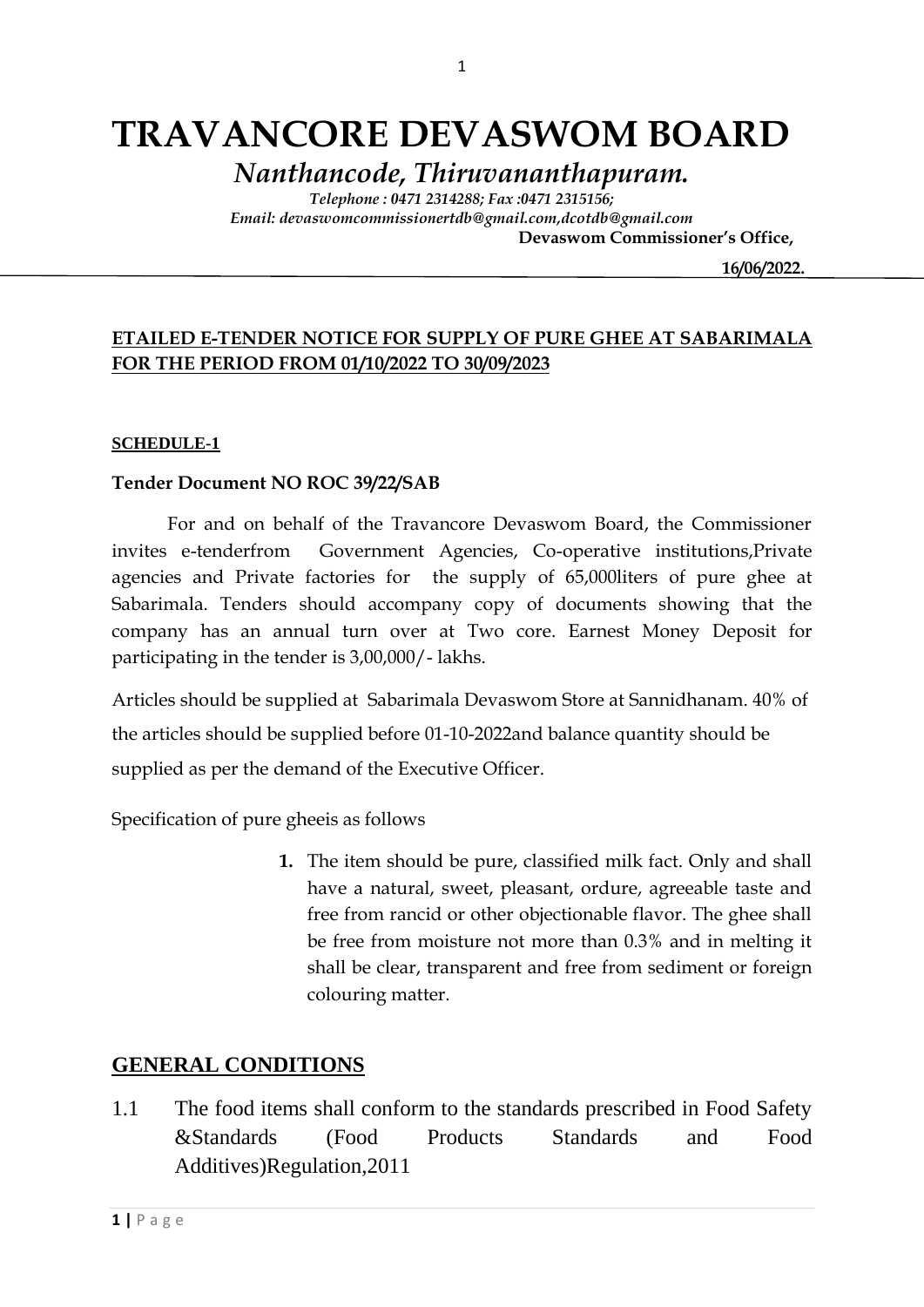- 1.3 The supplier shall liable to be prosecuted under Food Safety &Standards,2006,if standard variations are noted from that prescribed under Food Safety & Standards regulation 2011 because under sec.3 of FSS Act.2006 "Sale" with its grammatical variations and cognate expressions, means the sale of any article of food whether for cash or on credit or byway of exchange and whether by wholesale or retail for human consumption or use or for analysis and includes an agreement for sale, an offer for sale, the exposing for sale for having in procession for sale of such article and includes also attempt to sell any such article.
- 1.4 Payment will be released only to those suppliers who supply raw materials which conform to the standards under Food Safety &Standards (Food Products Standards and Food Additives)Regulation,2011
- 1.5 The supplier should submit an analysis certificate from an accredited lab along with every lot supply
- 1.6 The supplier should have a valid **FBO/PFA/FPO/FSSAI** license issued by the competent authority.
- 1.7 The tenders submitted by the defaulters on earlier occasions in contract with the TRAVANCORE DEVASWOM BOARD will not be considered. The tenderer therefore submit an affidavit along with the tender deposing that he is not a defaulter to the TRAVANCORE DEVASWOM BOARD on any earlier occasion.
- 1.8 Ghee should be packed only in Containers conforming to the standards of Food Safety and the name of the supplier and the month and year of packing should be mentioned on the Containers. The Containers should be of good quality and contain inner coating or having double layer so that ghee can be preserved for long period without any contamination and not affected by humidity.
- 1.9 Suppliers should furnish weight of the lorry load from the weigh bridge situated at Pampa and also furnish the quality certificate from accredited analytical lab for each load in addition to our test at Pampa.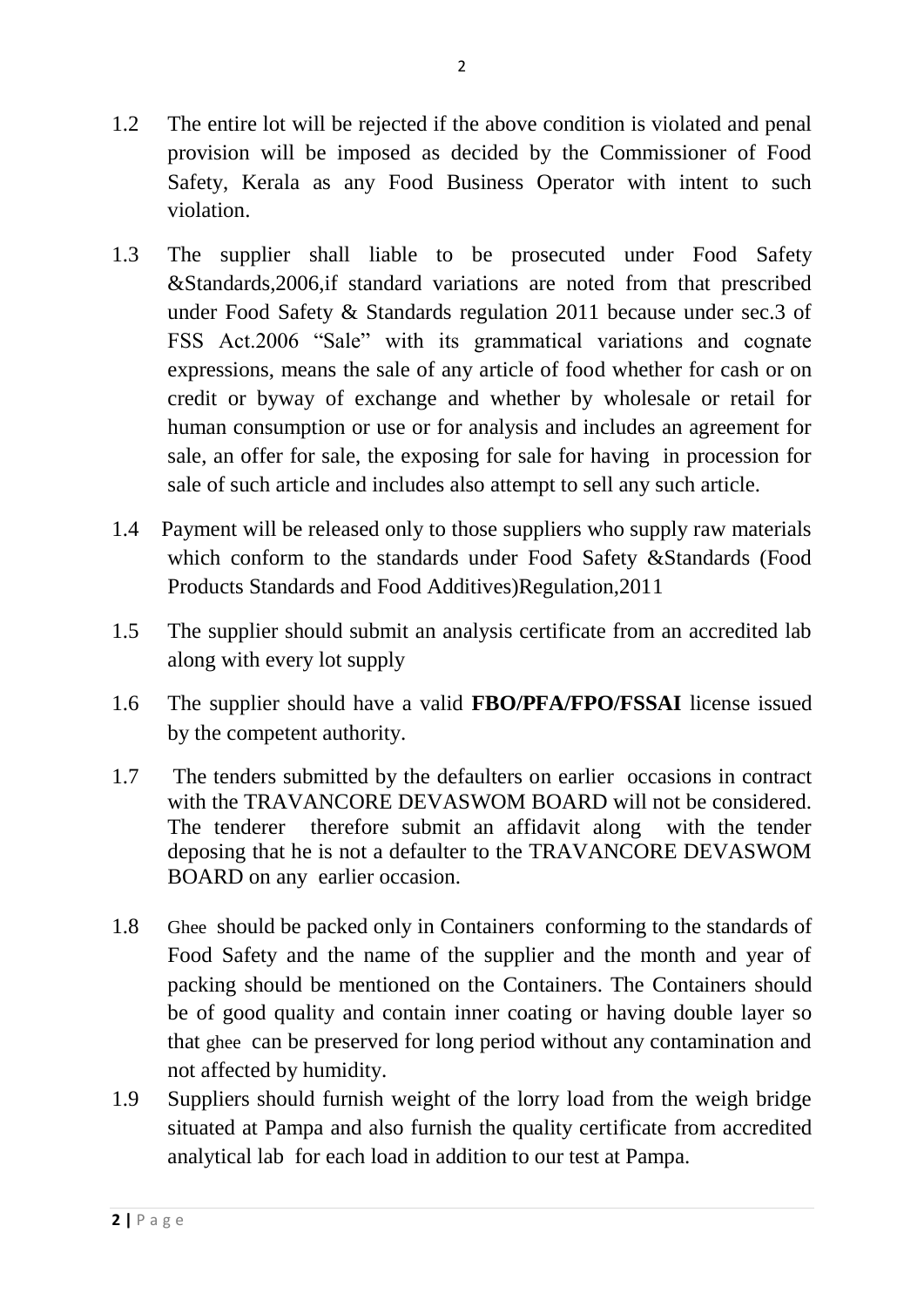- 1.10 Payment will be made only for the weight of the article excluding the weight of the Containers
- 1.11. The rate quoted should be inclusive of taxes, freight up to respective designation, loading and unloading charges and all other expenses.
- 1.12. In case the contract is awarded, Bank Guarantee for an amount equivalent to 10% of the total value of the articles to be supplied and valid for one year will have to be produced as security for satisfactory fulfillment of the contract at the time of executing agreement.
- 1.13. Necessary agreement should be executed with the Executive Officer, Sabarimala within the stipulated time.
- 1.14. The Board reserves the right to apportion the quantity among the suppliers.
- 1.15. No compromise in the quality of the articles will be allowed.**In case , samples contains health hazardous elements stringent action will be taken against the firms submitting those samples, as recommended by the Commissioner for Food Safety, Kerala.**
- 1.16. The Tenders should be submitted through online on or before 05.00 P.M on 04.07.2022 . The Tenders will be verified at 11.00 A.M on 06.07.2022

1.17. The Tenderers should submit four liters of samples at the time of tender verification to the Office of the Devaswom Commissioner.

1.17(A). Tenders submitted by defaulters in previous years will not be considered.

1.18. The bidders should have the necessary portal enrolment with their own Digital Signature Certificate.

1.20. *If any tenderer withdraws from his tender before the expiry of the period fixed for keeping the rates firm for acceptance, the earnest money if, any, deposited by him will be forfeited to the Borad and such legal action taken against him as the Board think fit.*

*1.20. In cases where a successful tenderer, after having made partial supplies fails to fulfill the contract in full, all or any of the materials not supplied may at the discretion of the Board, be purchased by means of another tender/ quotation or by negotiation or from the next higher tenderer who had offered*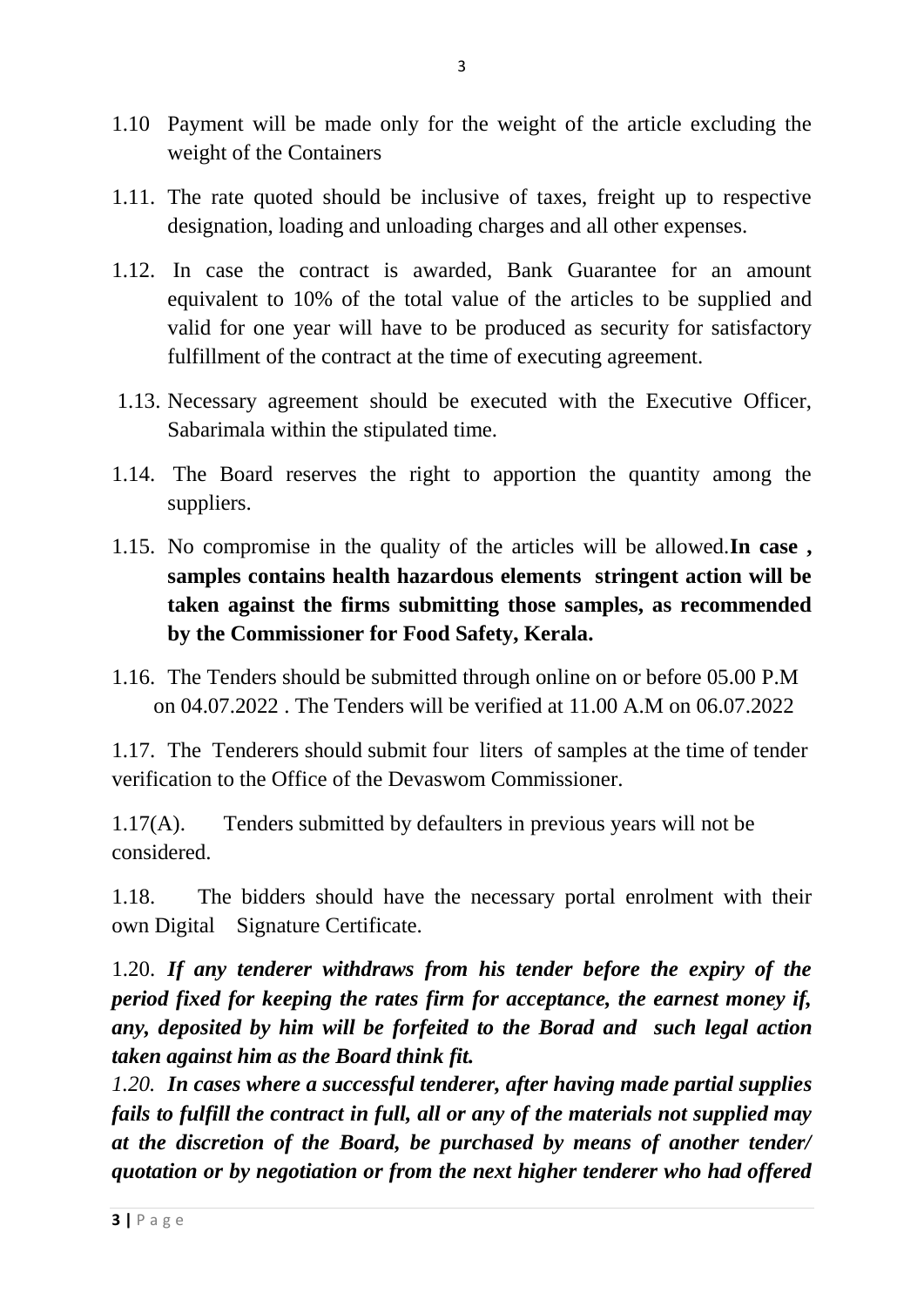*to supply already and the loss, if any, caused to the Board shall thereby together with such sum as may be fixed by the Board towards damages be recovered from the defaulting tenderer.*

*1.21. Any sum of money due and payable to the contractor (including security deposit returnable to him) under this contract may be appropriated by the Purchasing Officer or the Board or any other person authorized by the Board and set off against any claim of the Purchasing Officer or the Board for the payment of a sum of money arising out of or under any other contract made by the contractor with the Purchasing Officer or the Board or any other person authorized by the Board. Any sum of money due and payable to the successful tenderer or contractor from the Board shall be adjusted against any sum of money due to the Board from him under any other contract.*

1.22. If there is only one tender, it will not be opened in the first instance.

1.23 Negotiation Shall only be conducted with the lowest tenderer who full fills the prescribed pre-qualification criteria's.

- 1.24 The Travancore Devaswom Board reserves the right to cancel the tender or change the timing and quantity of the supply of goods, if the goods are not required, whole or in part, due to the unforeseen circumstances such as natural disaster or epidemics. The suppliers has no right to seek compensation in the event of such occurrence.
- 1.25 Rate should be quoted for per litre

# **2. DETAILS OF PRE-QUALIFICATION CRITERIA FOR THE TENDERS, TIME AND SCHEDULE AND COST OF BIDDING DOCUMENT, EMD TO BE SUBMITTED BY THE BIDDER FOR PARTICIPATION IN THIS BID ARE GIVEN BELOW.**

(a) Cost of tender document.-Rs1500/- through online

(b) Earnest Money Deposit -3,00,000 /-(Rupees Three Lakh only) through online

(c) Tender Closing date: *04.07.2022 at 05.00 P.M* Tender Opening date: *06.07.2022 at 11.00 A.M*

### *www.etenders.kerala.gov.in''.*

 (f) Tender documents consisting of qualification information and eligibility criteria of bidders, Technical specification, schedule of quantities etc. are available in the web site **''www. etenders.kerala.gov.in''.**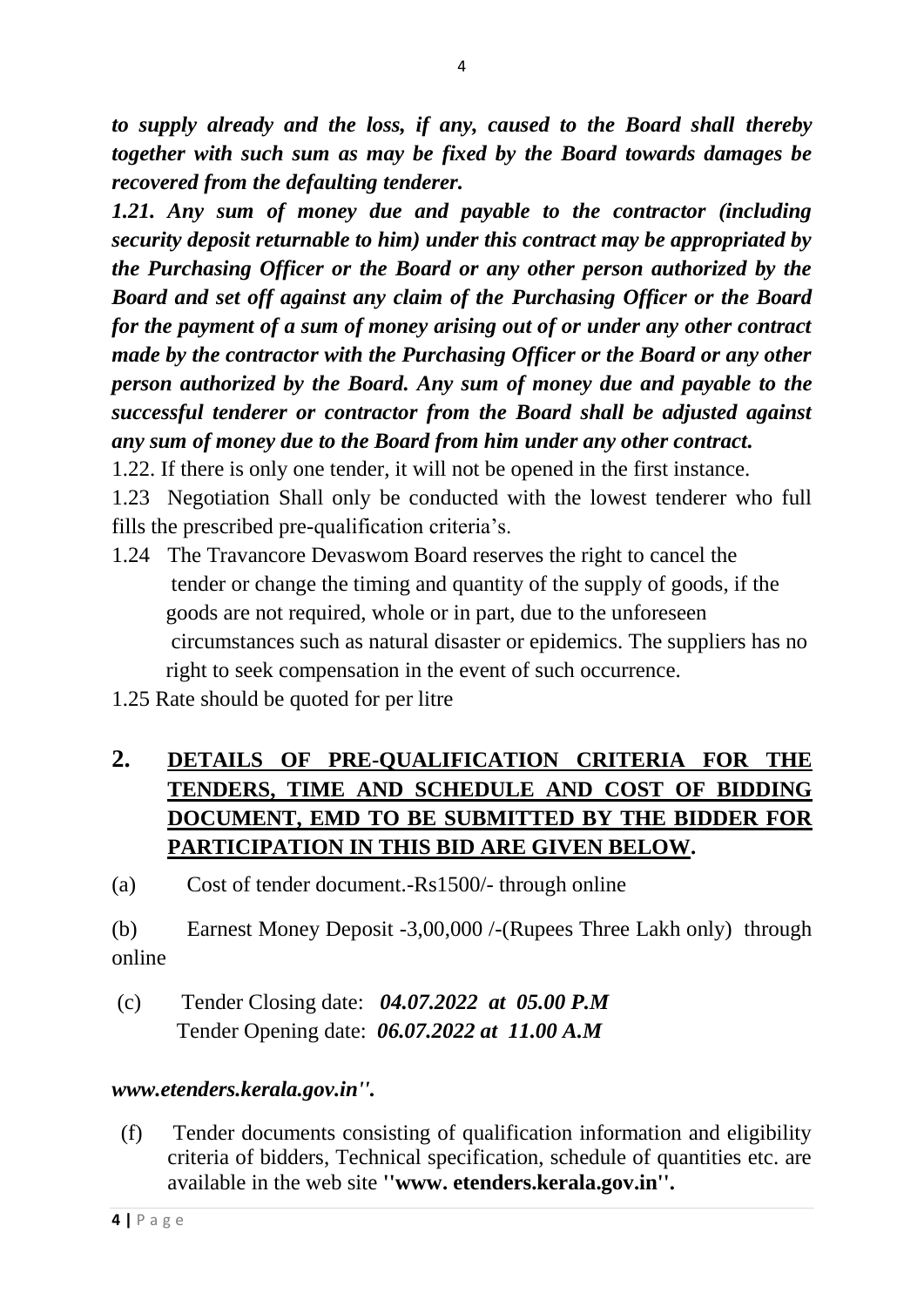(g) Other details of tender documents will be available In the website**''www.etenders.kerala.gov.in''.**

## **3.DOCUMENTS TO BE FURNISHED ALONG WITH TENDER**

*3.1 The* ghee *Manufacturing Units should have proper valid license by the concerned authority for manufacturing/processing and storing of* ghee *- Copy of which will have to be furnished. In respect of Traders and processors a valid trading license as may be applicable for trading in* ghee *, a copy of which may be submitted.*

*3.2 Attested copy of audited balance Sheet and profit / loss account for past three years duly certified by a Chartered Accountant if it is a own manufacturing unit. In case of a leased unit, the above documents of both the entities i.e. lessor and lessee will have to be furnished. In respect of Traders and Processors attested copy of balance Sheet and profit/ loss account for past three years duly certified by a Chartered Accountant shall be submitted.*

*3.3 Applicants shall submit attested copy of the Income Tax returns of last three years with a copy of a PAN card attested by authorized signatory.*

*3.4 Attested copy of Certificate of registration under Excise, VAT, State / Central SalesTax Act, Service Tax Act as applicable.*

- *3.5. Certificate showing the experience in the respective fields issued by the District level Officers of the Industries Department of the State Government.*
- *3.6. A Passport size photo of the proprietor or the managing authority along with three specimen signatures duly attested by a Gazetted Officer or Notary Public.*

*3.7 An affidavit on Rs 200 non judicial stamp paper and Notarized , regarding:*

*3.7(a). Not having been prosecuted for violation rules / law under Essential Commodities Act or any such others law or orders there under in any court of law.*

*3.7(b). Not having been black listed by any organization or Government for nonperformance of contractual obligation.*

*3.8 In case of partnership firm or Co-operative or Corporate, the Jaggery Manufacturing Units, Trading firms and processing units should furnish a copy of the partnership deed or byelaw or memorandum as the case may be. In case of partnership firms the share holding pattern should be duly certified*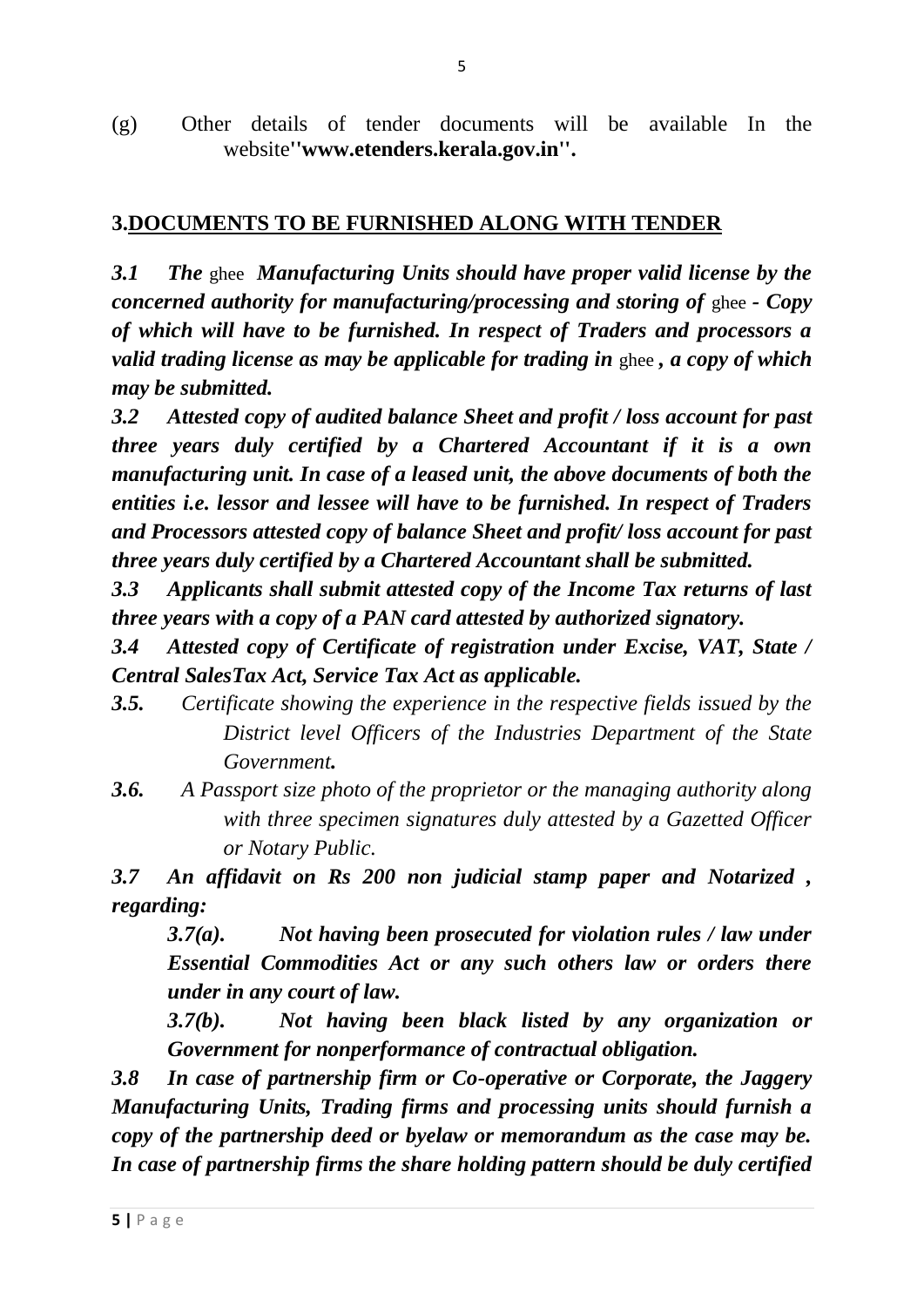*by the Chartered Accountant along with details of name, age, education and experience of the partners. In case of Co operative / corporate body copy of letter of authorization to the Chief Executive or the authorized person to register and participate in the e-procurement/tender process should be furnished.*

*3.9 In case of supplier who has entered in to lease agreement with the* ghee *manufacturing Units the copy of the legally registered lease agreement duly certified by the Charted Accountant shall be enclosed.*

*3.10 The* ghee *Manufacturing Units, Trading firms should furnish letter of authority or power of attorney for having authorized the person to sign the documents on behalf of firm or society or corporate body. Attestation of signature of such authorized signatory from the bank where the firm is having its account is essential.*

*3.11 The address proof of the authorized signatory viz. Telephone bill/copy of Passport /Electricity bill/ voter ID proof/Aadhar Card should be submitted along with the application. The address proof in respect of the firm shall be either certificate of registration or certificate of incorporation issued by the concerned authority.*

*3.12. Bank account details of firm along with IFSC code, Branch details, address shall be furnished in the letterhead of the firm.*

# 3.13. **Details of online payment are given separately in the Appendix attached with the tender document.**

# **4. SPECIAL INSTRUCTIONS TO THE BIDDER FOR THE E-SUBMISSION OF THE BIDS**

- 4.1 Bidder should do the registration in the tender site http://etenders.kerala.gov.in using the option available. Then the Digital Signature Registration has to be done with the e-token, after logging into the site. The e-token may be obtained from one of the authorized certifying authorities such as SIFY/TCS/nCode.
- 4.2 If there is any clarification, this may be obtained online through the tender site or through the contract details. Bidder should take into account of the corrigendum published If any before submitting the bids through online.
- 4.3 After the bid submission, the acknowledgement number given by the etendering system should be printed by the bidder and kept as a record of evidence for online submission of bid for the particular tender.
- 4.4 The Tender Inviting Authority (TIA) will not be held responsible for any sort of the delay or the difficulties faced during the submission of bids through online by the bidders.